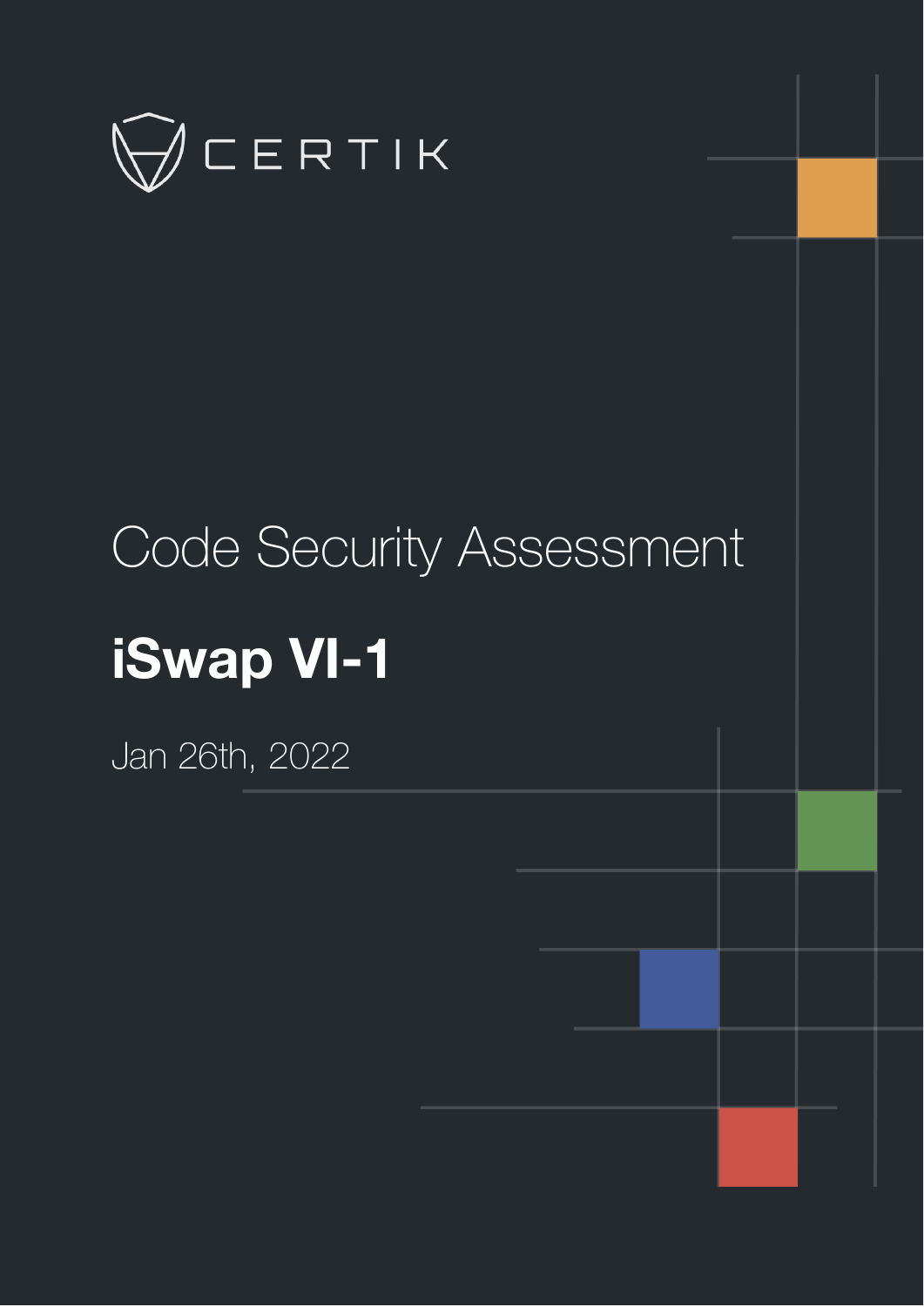# **Table of Contents**

#### **[Summary](#page-2-0)**

#### **[Overview](#page-3-0)**

**Project [Summary](#page-3-1) Audit [Summary](#page-3-2) [Vulnerability Summary](#page-3-3)** Audit [Scope](#page-4-0)

#### **[Findings](#page-5-0)**

[iSwap-01](#page-6-0) : Financial Models

ISC-01 : Third [Party Dependencies](#page-8-0)

ISI-01 : [Centralization](#page-9-0) Related Risks

ISI-02 : [Unlocked](#page-16-0) compiler version

ISI-03 : [Improper](#page-17-0) usage of `public` and `external` type

#### **[Appendix](#page-18-0)**

**[Disclaimer](#page-19-0)**

**[About](#page-22-0)**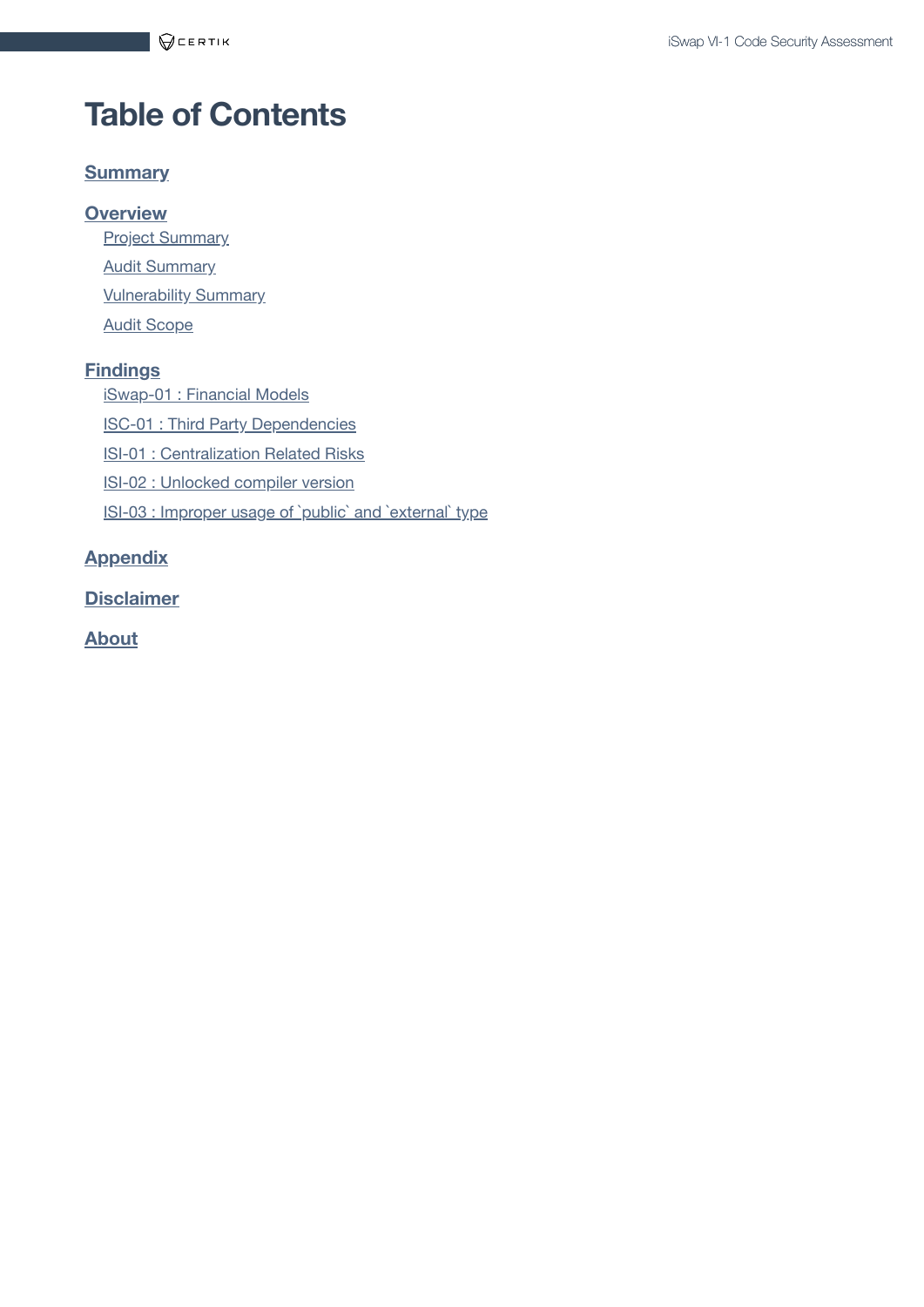## <span id="page-2-0"></span>**Summary**

This report has been prepared for iSwap VI-1 to discover issues and vulnerabilities in the source code of the iSwap VI-1 project as well as any contract dependencies that were not part of an officially recognized library. A comprehensive examination has been performed, utilizing Static Analysis and Manual Review techniques.

The auditing process pays special attention to the following considerations:

- Testing the smart contracts against both common and uncommon attack vectors.
- Assessing the codebase to ensure compliance with current best practices and industry standards.
- Ensuring contract logic meets the specifications and intentions of the client.
- Cross referencing contract structure and implementation against similar smart contracts produced by industry leaders.
- Thorough line-by-line manual review of the entire codebase by industry experts.

The security assessment resulted in findings that ranged from critical to informational. We recommend addressing these findings to ensure a high level of security standards and industry practices. We suggest recommendations that could better serve the project from the security perspective:

- Enhance general coding practices for better structures of source codes;
- Add enough unit tests to cover the possible use cases;
- Provide more comments per each function for readability, especially contracts that are verified in public;
- Provide more transparency on privileged activities once the protocol is live.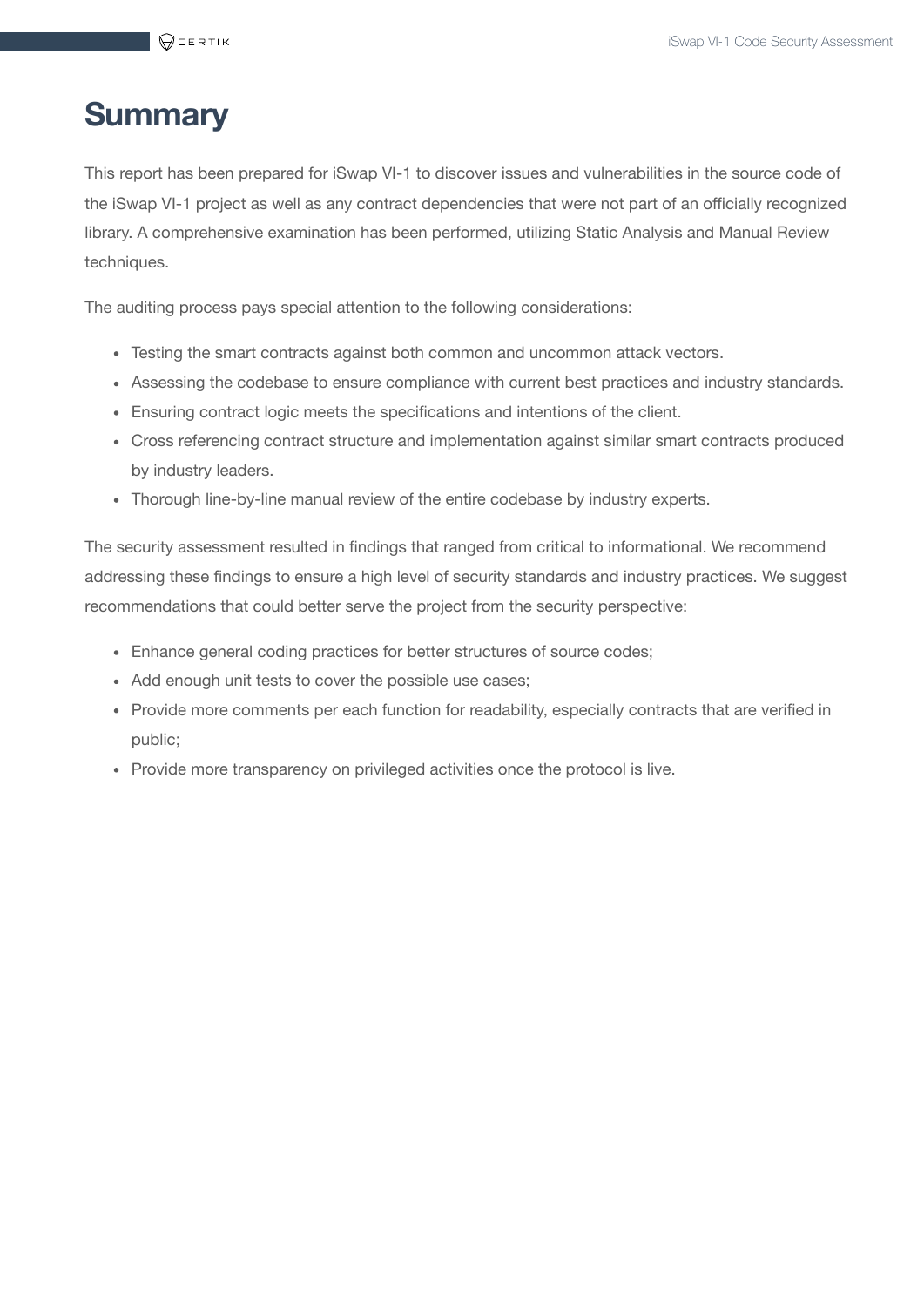# <span id="page-3-0"></span>**Overview**

## <span id="page-3-1"></span>**Project Summary**

| <b>Project Name</b> | iSwap VI-1                                  |
|---------------------|---------------------------------------------|
| <b>Platform</b>     | other                                       |
| Language            | Solidity                                    |
| Codebase            | https://github.com/dappiswap/iswap-contract |
| Commit              | 65e07ded9f18c53460ba2279f8fac05e433091f8    |
|                     |                                             |

## <span id="page-3-2"></span>**Audit Summary**

| <b>Delivery Date</b>     | Jan 26, 2022                   |
|--------------------------|--------------------------------|
| <b>Audit Methodology</b> | Static Analysis, Manual Review |

## <span id="page-3-3"></span>**Vulnerability Summary**

| Vulnerability<br>Level  | Total        | <b>① Pending</b> |             |                | ⓒ Declined ① Acknowledged © Partially Resolved | <b>O</b> Mitigated | ⊙ Resolved |
|-------------------------|--------------|------------------|-------------|----------------|------------------------------------------------|--------------------|------------|
| $\bullet$ Critical      | $\mathbf 0$  | $\mathbf 0$      | $\mathbf 0$ | $\mathbf 0$    | $\mathbf 0$                                    | $\Omega$           | 0          |
| • Major                 | $\mathbf 0$  | 0                | 0           | 0              | 0                                              | $\mathbf{0}$       | 0          |
| $\bullet$ Medium        | $\mathbf{1}$ | $\mathbf 0$      | $\mathbf 0$ |                | 0                                              | 0                  | 0          |
| $\bullet$ Minor         | $\mathbf{1}$ | $\mathsf{O}$     | 0           | $\mathbf 0$    | 0                                              | $\mathbf 0$        |            |
| $\bullet$ Informational | 3            | $\mathbf 0$      | 0           | $\overline{c}$ | $\mathbf 0$                                    | 0                  |            |
| • Discussion            | $\mathbf 0$  | $\mathbf 0$      | 0           | 0              | 0                                              | $\mathbf 0$        | 0          |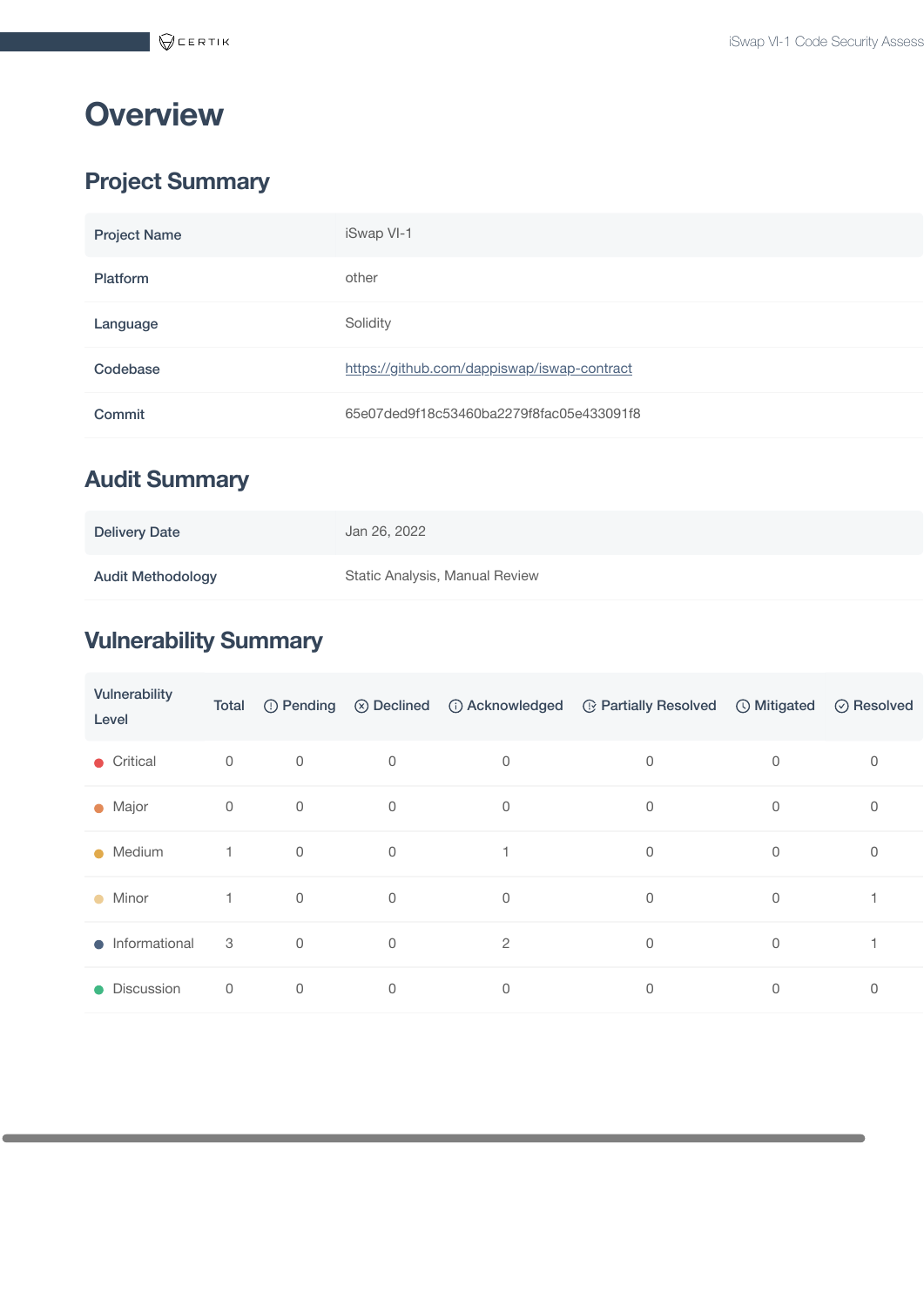## <span id="page-4-0"></span>**Audit Scope**

| ID         | File                                | <b>SHA256 Checksum</b>                                                            |
|------------|-------------------------------------|-----------------------------------------------------------------------------------|
| <b>ISA</b> | ISwapArbitrumBridge.sol             | 057056bffc36a69e98b273f1d2af9f3135d12d367a32edcf2e1c836848cc68<br>7f              |
| <b>ISB</b> | ISwapAvaxBridge.sol                 | 483e5e2ababe105afafa756d8cb306ab976e6b7b2f3e68abf79ef19ab8e52<br>8c0              |
| <b>ISI</b> | ISwapBaseBridge.sol                 | 156e15475961d108052462ebed65eab6c8eda766a37bf6f08b71333f5967<br>b052              |
| <b>ISO</b> | ISwapBaseBridgeOptimization.<br>sol | 5e114034448de94c1a4069aab807718d5627a357af020be8852107cffdc0a<br>f <sub>5</sub> b |
| <b>ISS</b> | ISwapBaseStorage.sol                | 80444eae611c88fe770f654d635b23f66cf71da8630862bd3aa6f69dfbec05<br>62              |
| <b>ISC</b> | ISwapBscBridge.sol                  | fd9ad309b1dd277d20f390e62e74316a73e9af7827e4e9dcdeabad6e7c2a<br>d6ec              |
| <b>ISE</b> | ISwapEthBridge.sol                  | 07823469defeecbf5d1f68d74192ccde3f14d074ec5f89c29a9d1d8b7c5afa<br>66              |
| <b>ISF</b> | ISwapFtmBridge.sol                  | da9946749bb67932990ead349eba65fed024086b84ee824d8aa90cd5c54<br>bcb05              |
| <b>ISH</b> | ISwapHecoBridge.sol                 | 0696dd77e54eb4d862b2ac52b42224d4afbcae124cbed54ca941a02438b<br>78849              |
| <b>ISK</b> | ISwapOecBridge.sol                  | adad2c13d4ead6b99913f11e415a9e942dde9a168362b3a7970895fe9376<br>b8f5              |
| <b>ISP</b> | ISwapPolygonBridge.sol              | 1a0c35db1d6e900602497cd9fa7eaef22bbdb14fc949a9577cff377d920c0<br>c25              |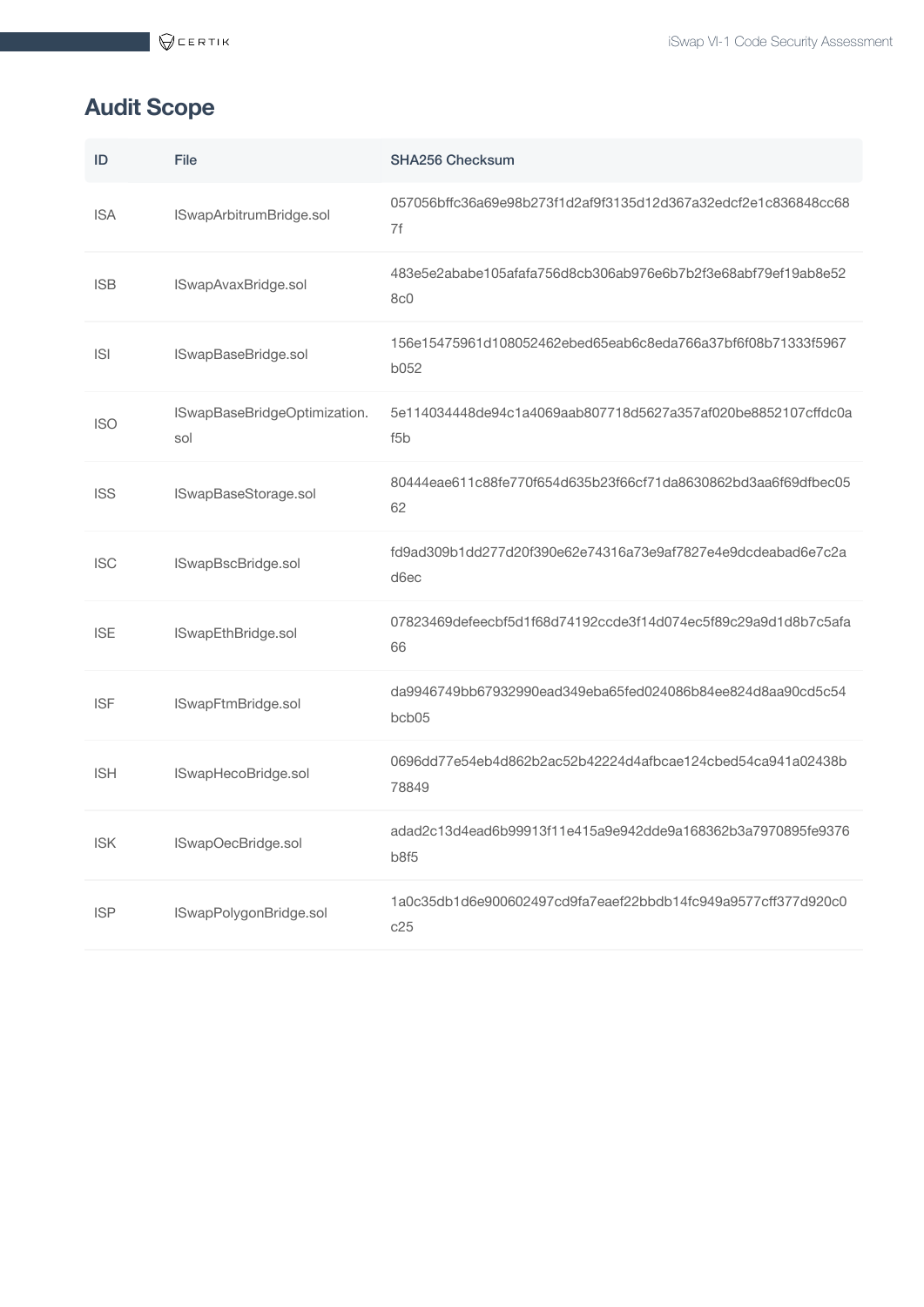# <span id="page-5-0"></span>**Findings**



| ID       | <b>Title</b>                                  | Category                             | <b>Severity</b> | <b>Status</b>      |
|----------|-----------------------------------------------|--------------------------------------|-----------------|--------------------|
| iSwap-01 | <b>Financial Models</b>                       | Logical Issue                        | Minor           | $\oslash$ Resolved |
| $ISC-01$ | <b>Third Party Dependencies</b>               | <b>Volatile Code</b>                 | • Informational | ⊙ Resolved         |
| $ISI-01$ | <b>Centralization Related Risks</b>           | Centralization /<br><b>Privilege</b> | <b>Medium</b>   | (i) Acknowledged   |
| $ISI-02$ | Unlocked compiler version                     | Language Specific                    | • Informational | (i) Acknowledged   |
| $ISI-03$ | Improper usage of public and<br>external type | <b>Gas Optimization</b>              | • Informational | (i) Acknowledged   |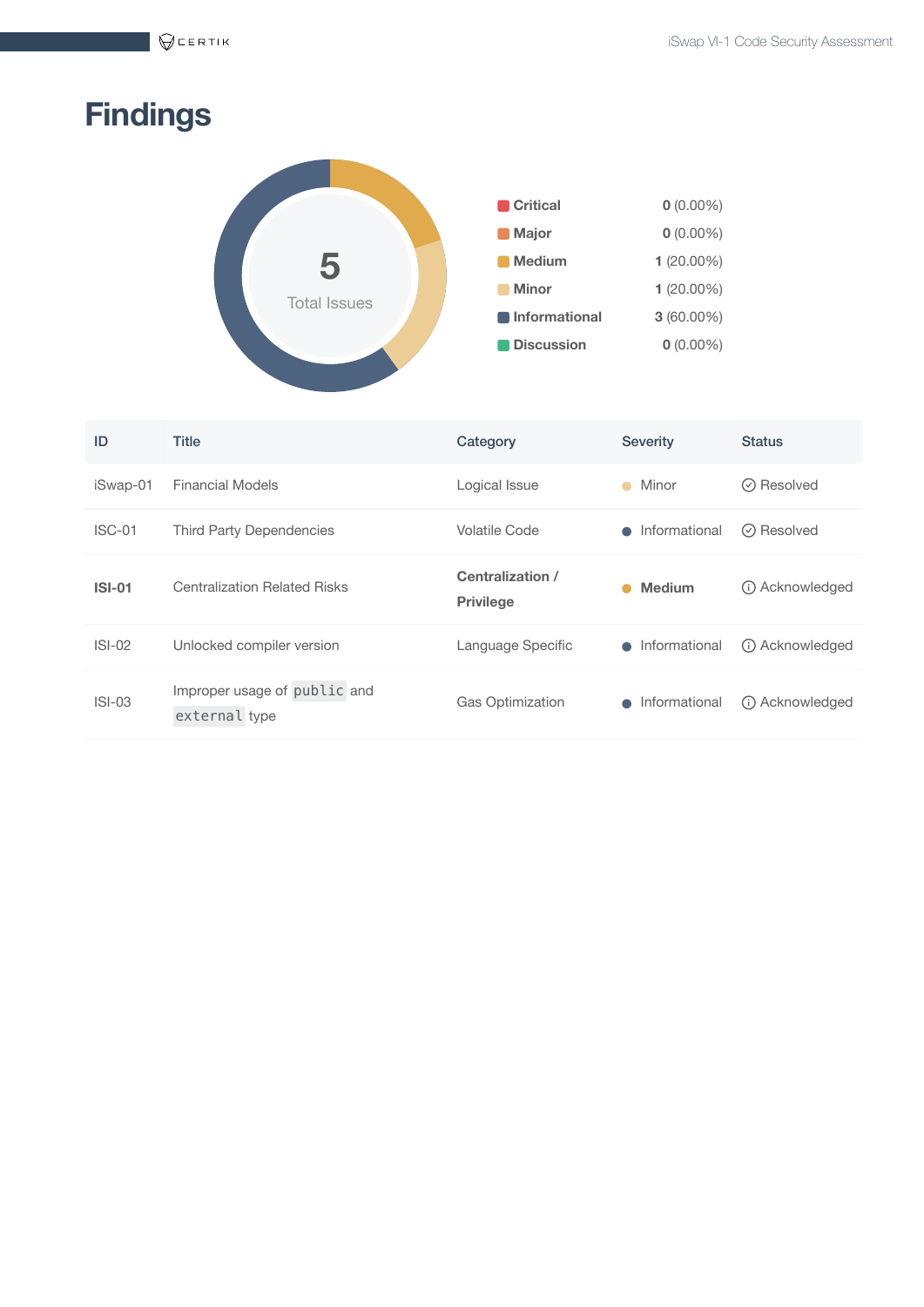#### <span id="page-6-0"></span>**iSwap-01 | Financial Models**

| Category      | <b>Severity</b> | Location | <b>Status</b>      |
|---------------|-----------------|----------|--------------------|
| Logical Issue | Minor           | Global   | $\oslash$ Resolved |

#### **Description**

The ISwap protocol mainly provides functions as follows:

- 1. **Normal Swap**: Users can swap one kind of token to another token in the same chain.
- 2. **Cross-chain Swap**: Users can swap one kind of token in one chain to another token in the other chain.
- 3. **Optimized Normal Swap**: The protocol provides an optimized swap plan. The contract will swap tokens in different DEX protocols to maximize the number of token users swapped out.

And then, there are some questions.

- 1. The parameter amount in the function refund() is specified by the function caller. How does our system make the amount is as many as the real amount that belongs to the users?
- 2. There are two steps to Cross-chain Swap . 1. The contract will swap the user's token to the bridge token in the source chain and emit events. 2. The contract in the destination chain will swap the bridge token to the token users want. How does our system make sure the data in the source chain and destination chain are the same.

#### Recommendation

Financial models of blockchain protocols need to be resilient to attacks. They need to pass simulations and verifications to guarantee the security of the overall protocol.

The financial model of this protocol is not in the scope of this audit.

#### Alleviation

#### **[iSwap]**:

- 1. The refund amount is controlled by the centralized program, which will deduct gas consumption from the token paid by the user, and then return the remaining funds to the user. This feature is for market makers only.
- 2. The centralized program will associate the source chain and target chain transactions, and users can ensure the consistency of the source chain data and the target chain data by querying the cross-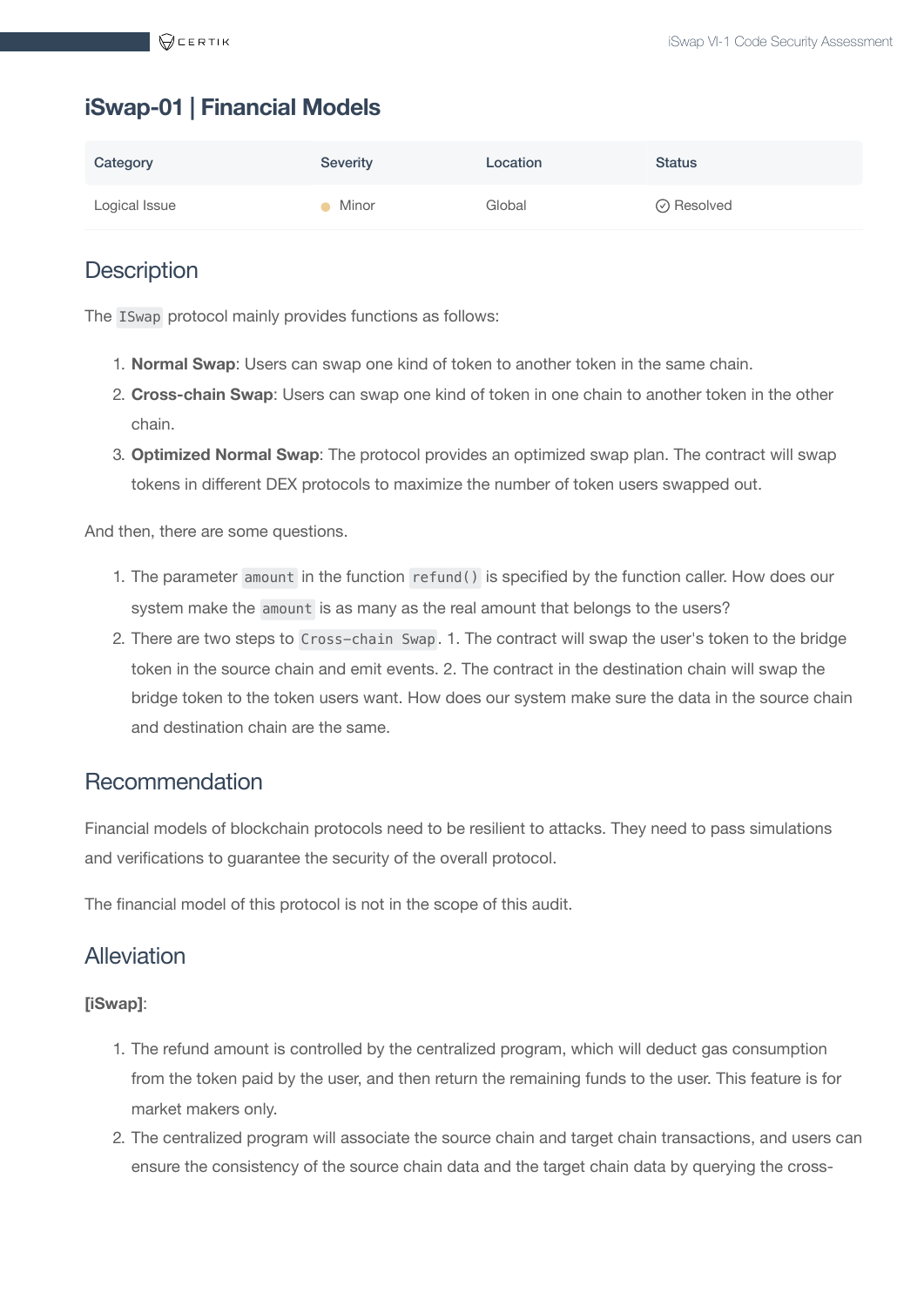

chain transaction records.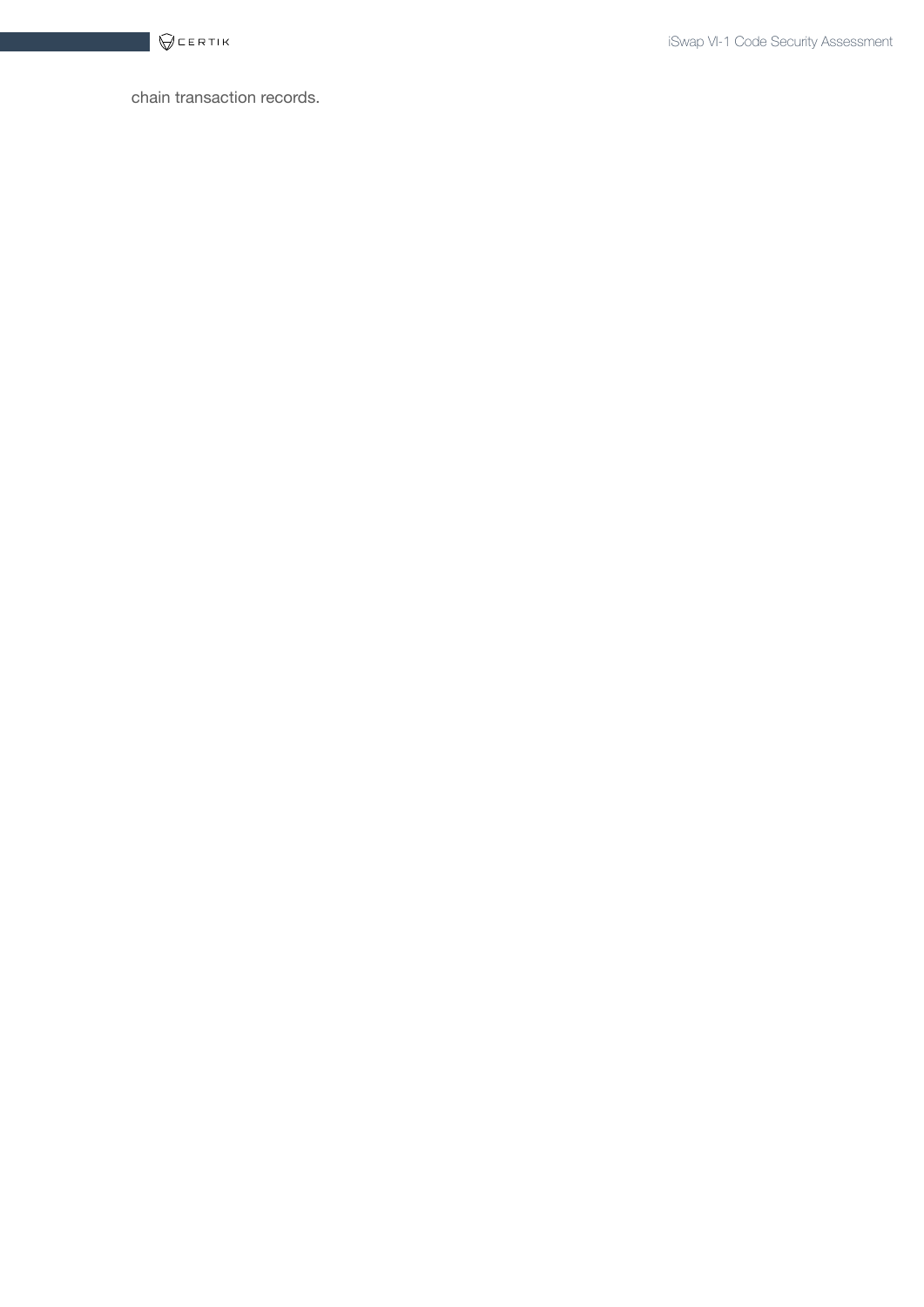#### <span id="page-8-0"></span>**ISC-01 | Third Party Dependencies**

| Category      | <b>Severity</b> | Location                                                         | <b>Status</b>      |
|---------------|-----------------|------------------------------------------------------------------|--------------------|
| Volatile Code | • Informational | ISwapBaseBridge.sol: 140, 186~188<br>ISwapBaseStorage.sol: 14~16 | $\oslash$ Resolved |

#### **Description**

The contract is serving as the underlying entity to interact with some third-party protocols or tool libraries. The scope of the audit treats 3rd party entities as black boxes and assumes their functional correctness. However, in the real world, 3rd parties can be compromised and this may lead to lost or stolen assets. In addition, upgrades of 3rd parties can possibly create severe impacts, such as increasing fees of 3rd parties, migrating to new LP pools, etc.

#### Recommendation

We understand that the business logic of ISwapBaseBridge and ISwapBaseBridgeOptimization requires interaction with some DEX protocols, some tool libraries, etc. We encourage the team to constantly monitor the statuses of 3rd parties to mitigate the side effects when unexpected activities are observed.

#### Alleviation

**[iSwap]**: We will pay attention when we add 3rd-party DEX and tool, their security will be checked.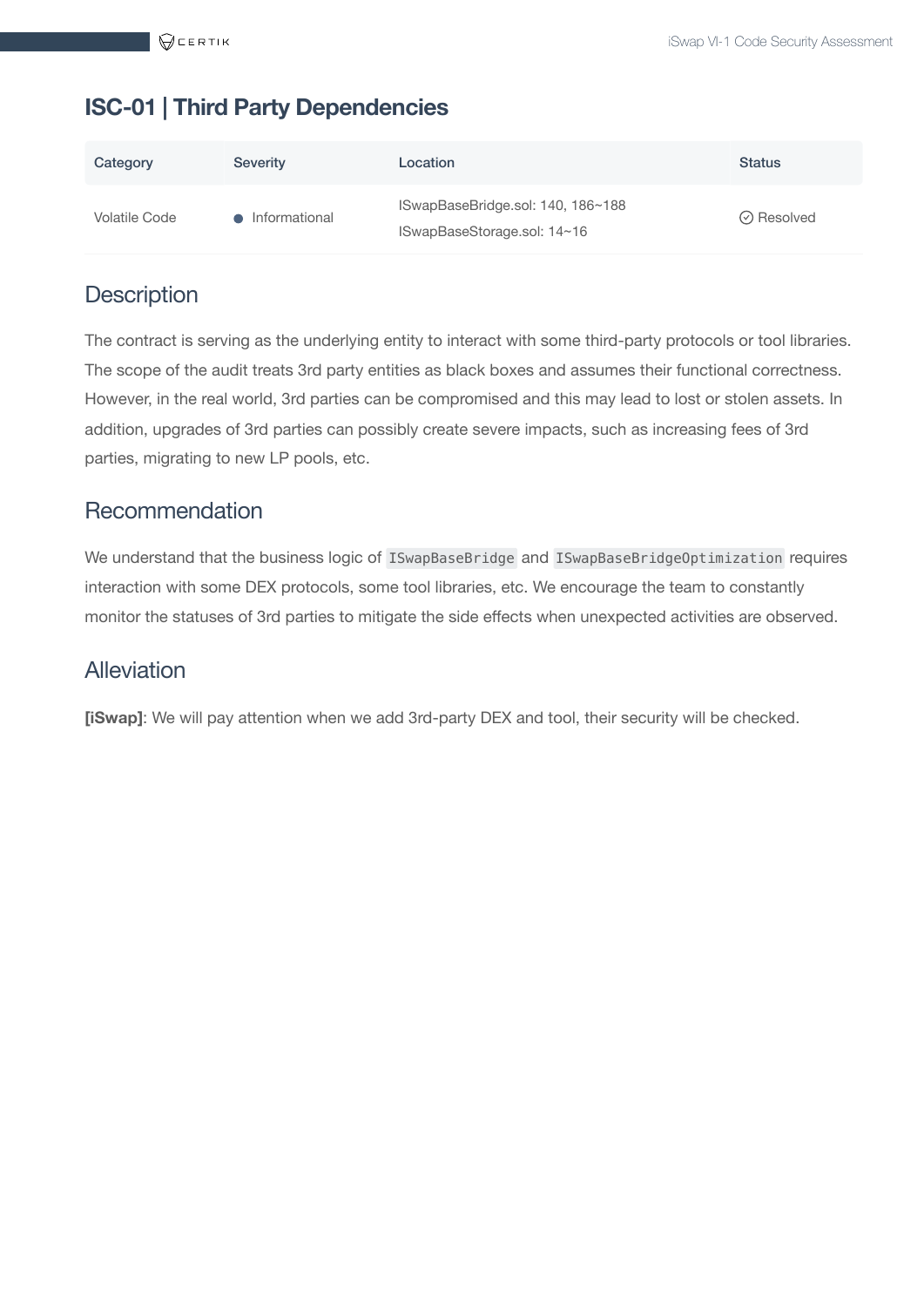#### <span id="page-9-0"></span>**ISI-01 | Centralization Related Risks**

| Category                             | <b>Severity</b> | Location                                                                                                                                                                               | <b>Status</b>    |
|--------------------------------------|-----------------|----------------------------------------------------------------------------------------------------------------------------------------------------------------------------------------|------------------|
| <b>Centralization</b><br>/ Privilege | <b>Medium</b>   | $\sqrt{64}$ SwapBaseBridge.sol: 440~443, 447~450, 453~456, 459~461, 464~<br>466, 469~473, 476~480, 483~486, 489~493, 496~500, 503~507, 54<br>8~556, 511~526, 359~373, 376~430, 530~544 | (i) Acknowledged |

#### **Description**

In the contract, ISwapBaseBridge, the role, \_owner, has authority over the functions shown in the diagram below.

Any compromise to the \_owner account may allow the hacker to take advantage of this authority.

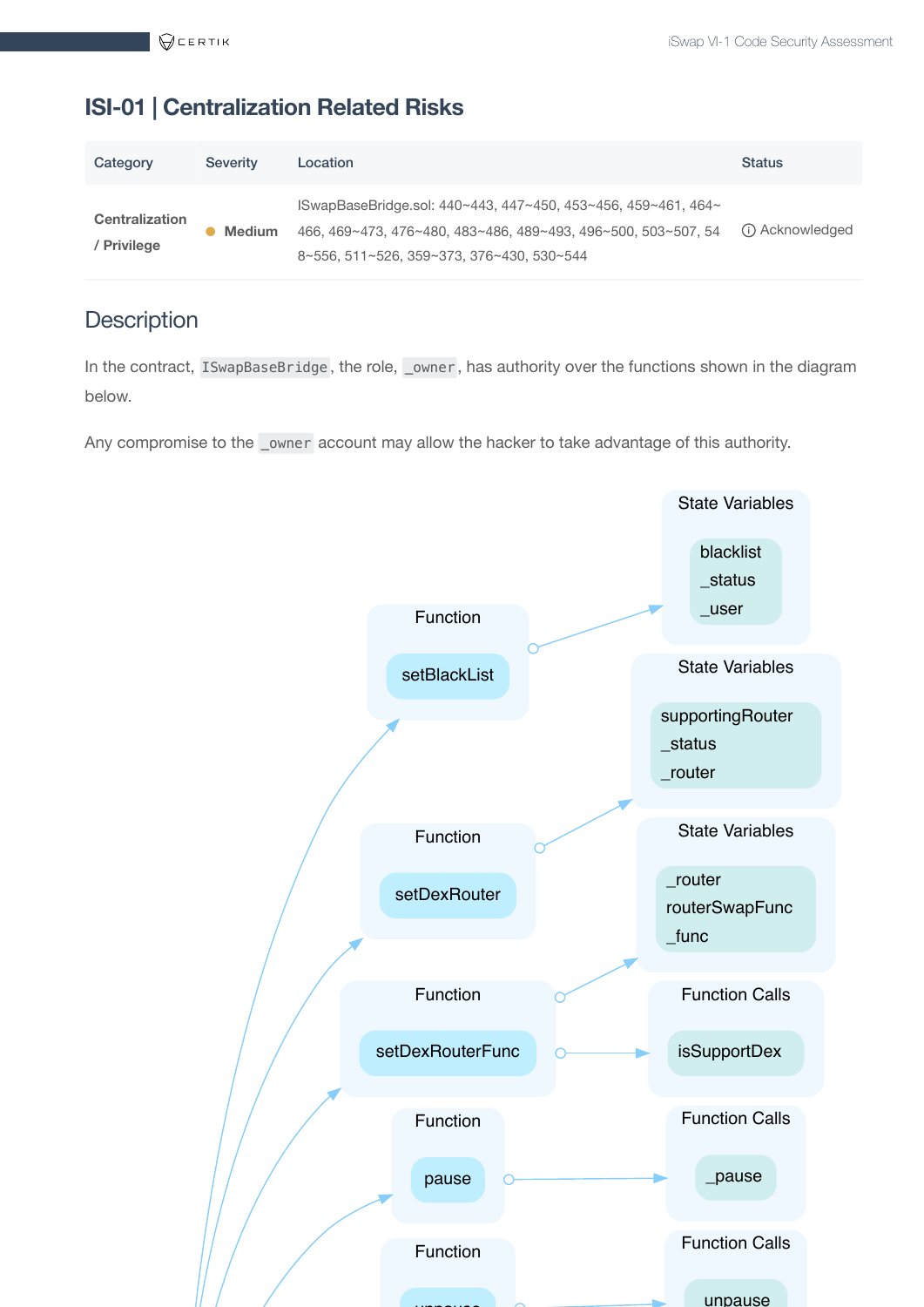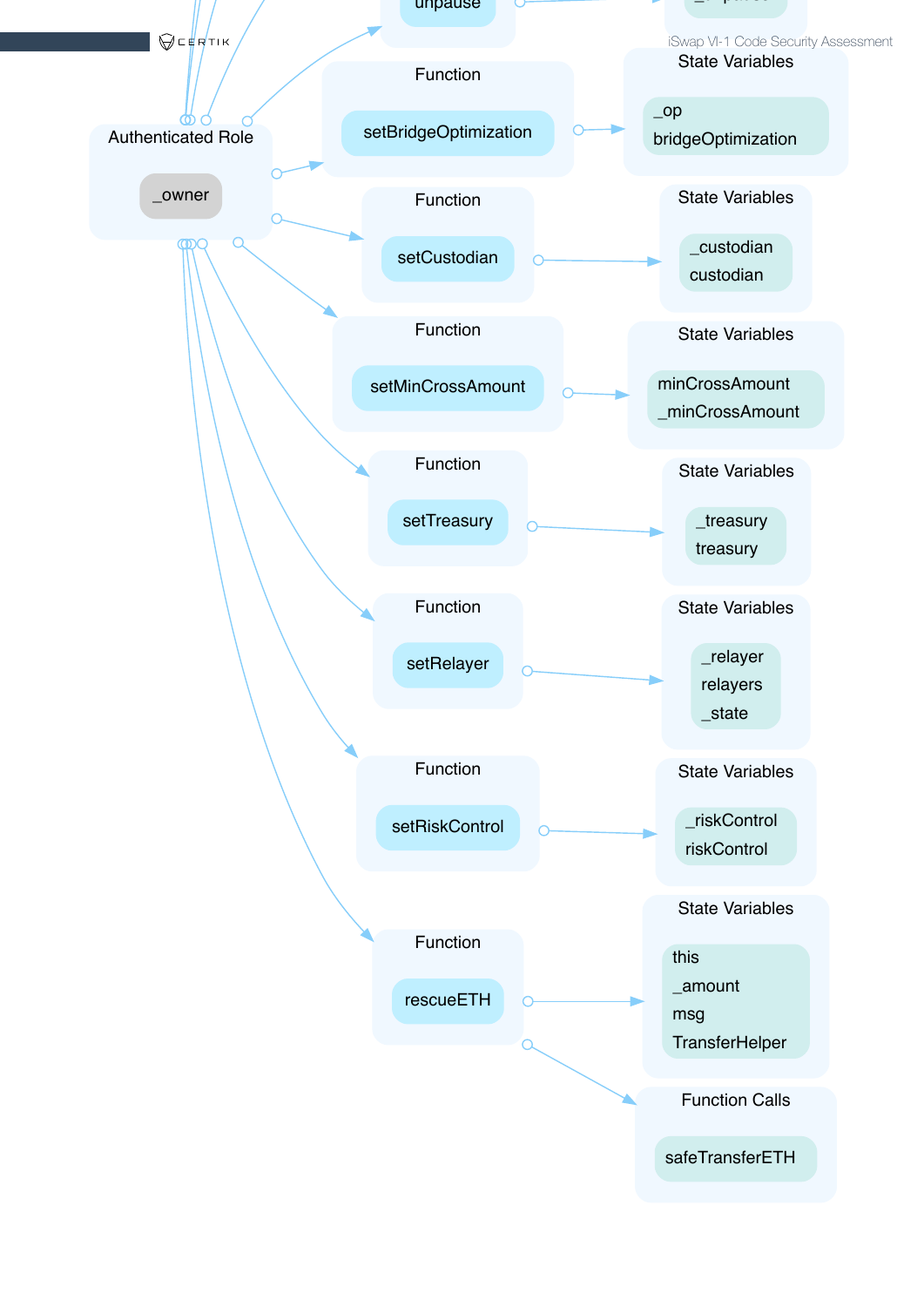$\bigotimes$ CERTIK

In the contract, ISwapBaseBridge, the role, custodian, has authority over the functions shown in the diagram below.

Any compromise to the custodian account may allow the hacker to take advantage of this authority.



In the contract, ISwapBaseBridge , the role, relayers , has authority over the functions shown in the diagram below.

Any compromise to the relayers account may allow the hacker to take advantage of this authority.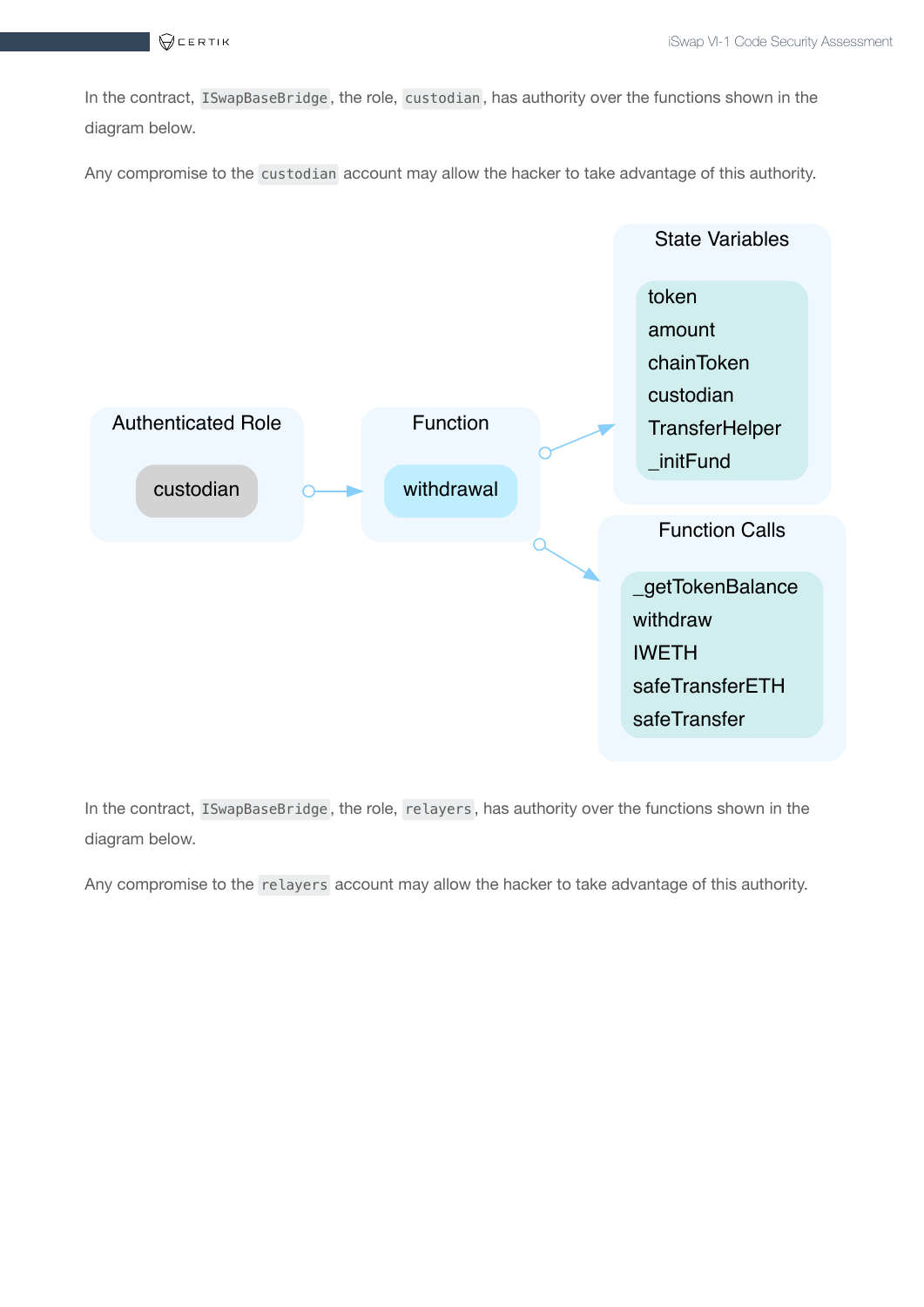$\bigotimes$ CERTIK



In the contract, ISwapBaseBridge, the role, riskControl, has authority over the functions shown in the diagram below.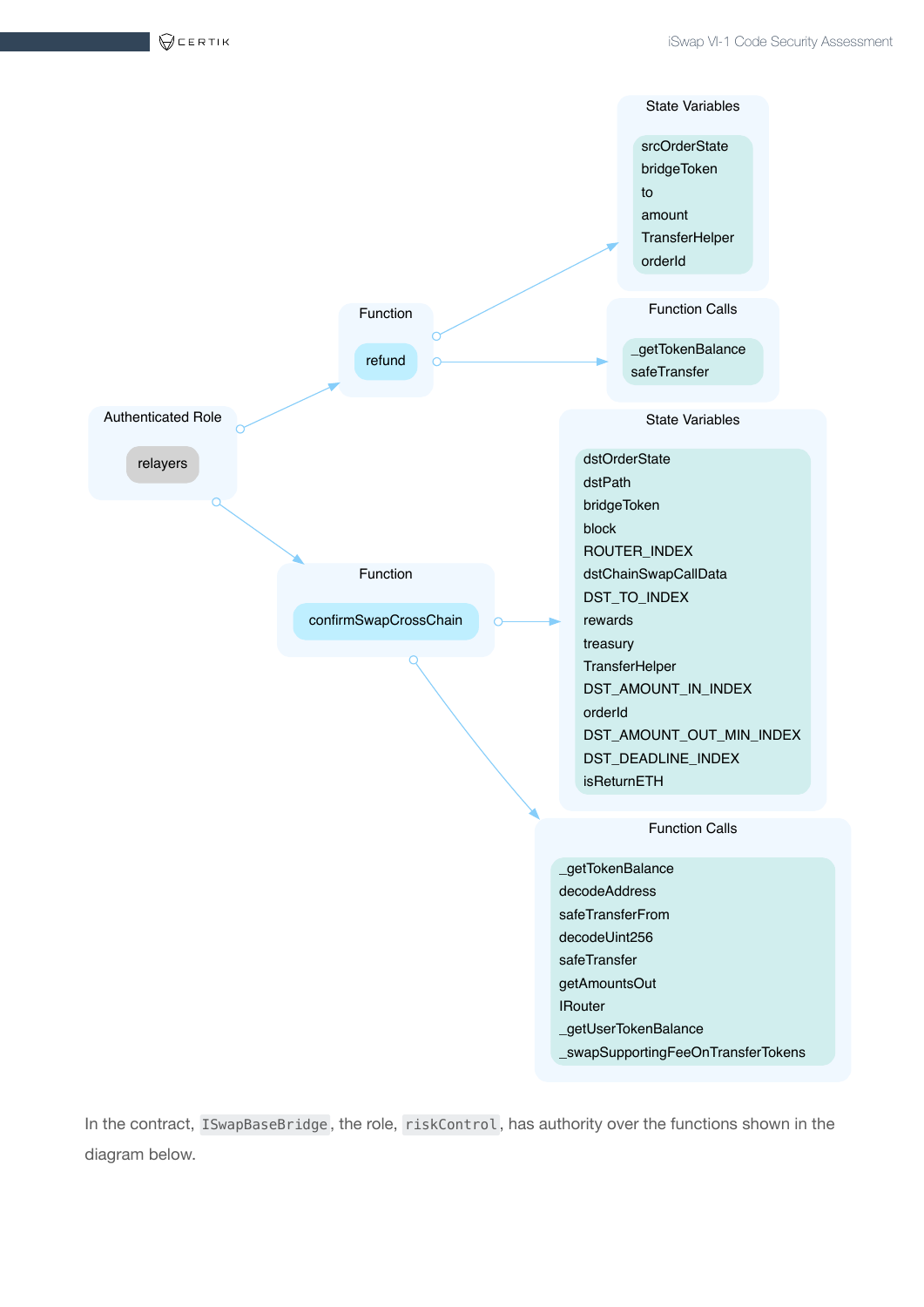Any compromise to the riskControl account may allow the hacker to take advantage of this authority.



#### Recommendation

The risk describes the current project design and potentially makes iterations to improve in the security operation and level of decentralization, which in most cases cannot be resolved entirely at the present stage. We advise the client to carefully manage the privileged account's private key to avoid any potential risks of being hacked. In general, we strongly recommend centralized privileges or roles in the protocol be improved via a decentralized mechanism or smart-contract-based accounts with enhanced security practices, e.g., multisignature wallets.

Indicatively, here are some feasible suggestions that would also mitigate the potential risk at a different level in terms of short-term, long-term and permanent:

#### Short Term:

Timelock and Multi sign (⅔, ⅗) combination *mitigate* by delaying the sensitive operation and avoiding a single point of key management failure.

• Time-lock with reasonable latency, e.g., 48 hours, for awareness on privileged operations; AND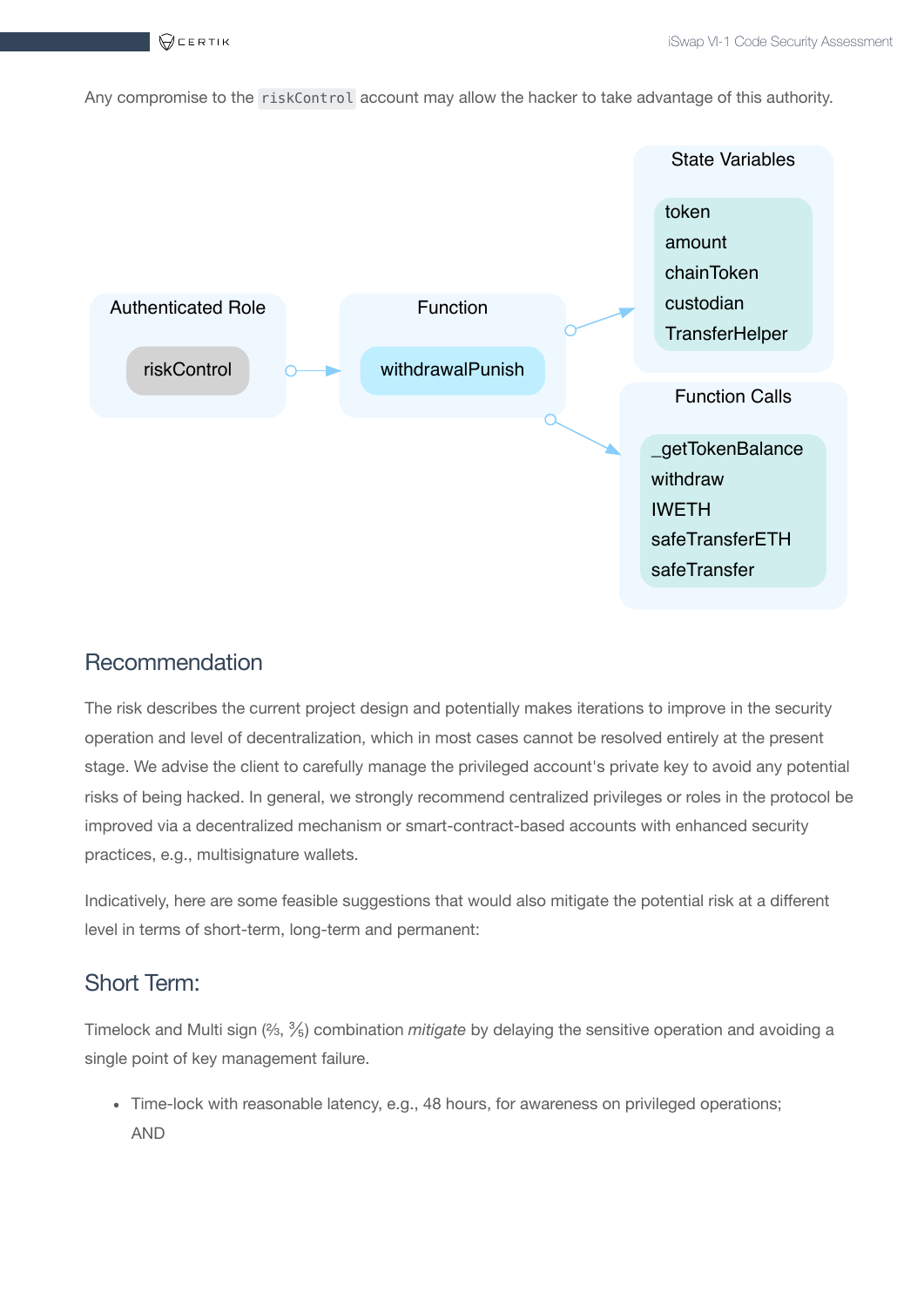- Assignment of privileged roles to multi-signature wallets to prevent a single point of failure due to the private key compromised; AND
- A medium/blog link for sharing the timelock contract and multi-signers addresses information with the public audience.

#### Long Term:

Timelock and DAO, the combination, *mitigate* by applying decentralization and transparency.

- Time-lock with reasonable latency, e.g., 48 hours, for awareness on privileged operations; AND
- Introduction of a DAO/governance/voting module to increase transparency and user involvement. AND
- A medium/blog link for sharing the timelock contract, multi-signers addresses, and DAO information with the public audience.

#### Permanent:

Renouncing the ownership or removing the function can be considered *fully resolved*.

- Renounce the ownership and never claim back the privileged roles. OR
- Remove the risky functionality.

#### **Alleviation**

**[iSwap Team]**: We have a strict private key protection mechanism (signature machine mechanism), which is difficult to be attacked.

- 1. The private key is generated, encrypted, and stored by multiple parties. It can be accessed only after each party is authorized one by one;
- 2. During the signing process, we need to obtain partial private keys from multiple parties by encrypted transmission, and assemble them into the private key to complete the signature;
- 3. Hackers need to break the ISwap firewall first, then break multiple parties. Hackers need to break several symmetric and asymmetric encryption algorithms during this process, which is extremely difficult.

We have a strong emergency response mechanism:

1. We do not issue tokens and there are no user lock-ups, so user assets will not suffer losses;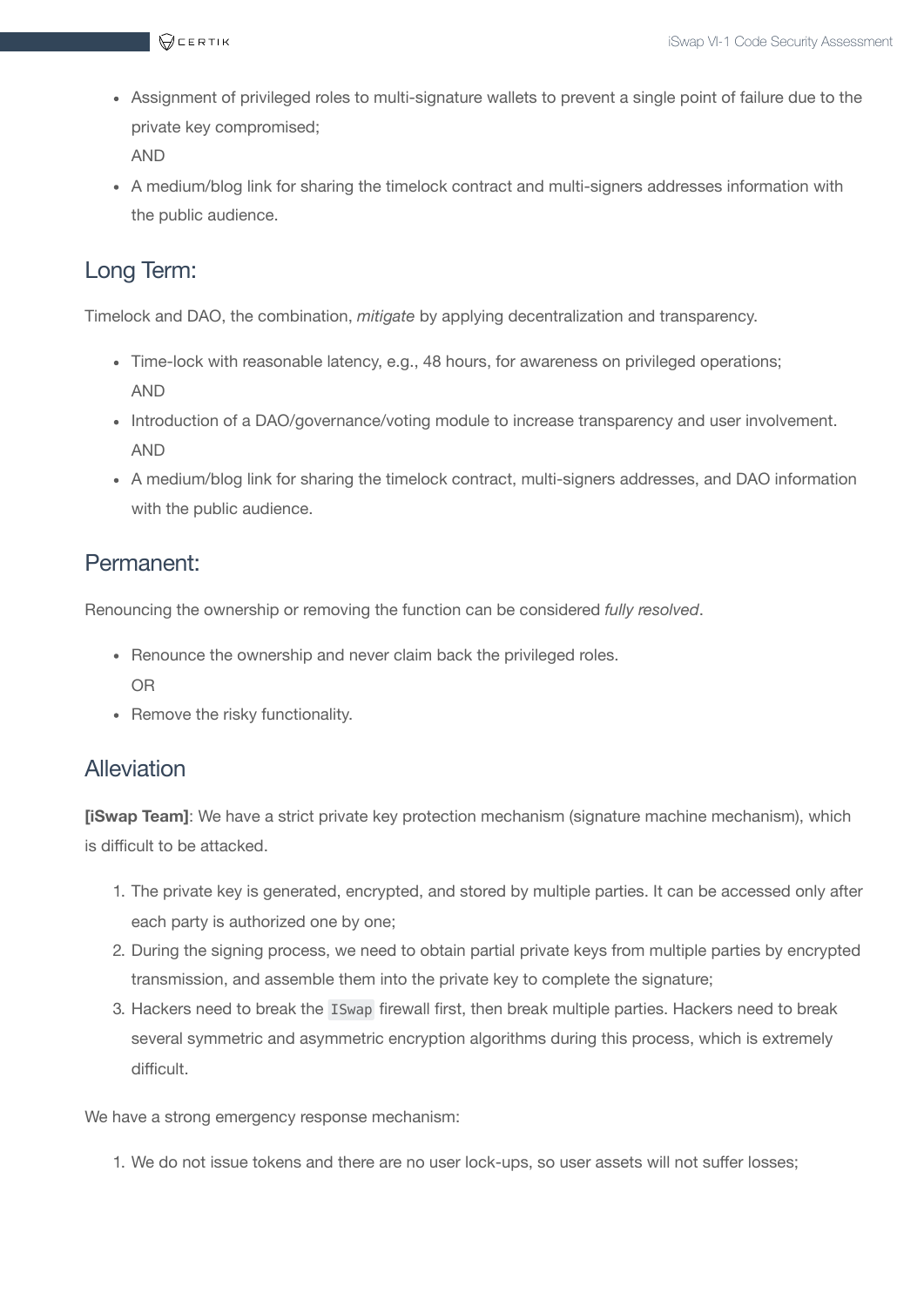2. We have a complete monitoring mechanism. When abnormal conditions such as the abnormal decrease of assets, loss of cross-chain transactions, inconsistent request hashes, etc. occur, the problem can be found within five minutes and resolved in time.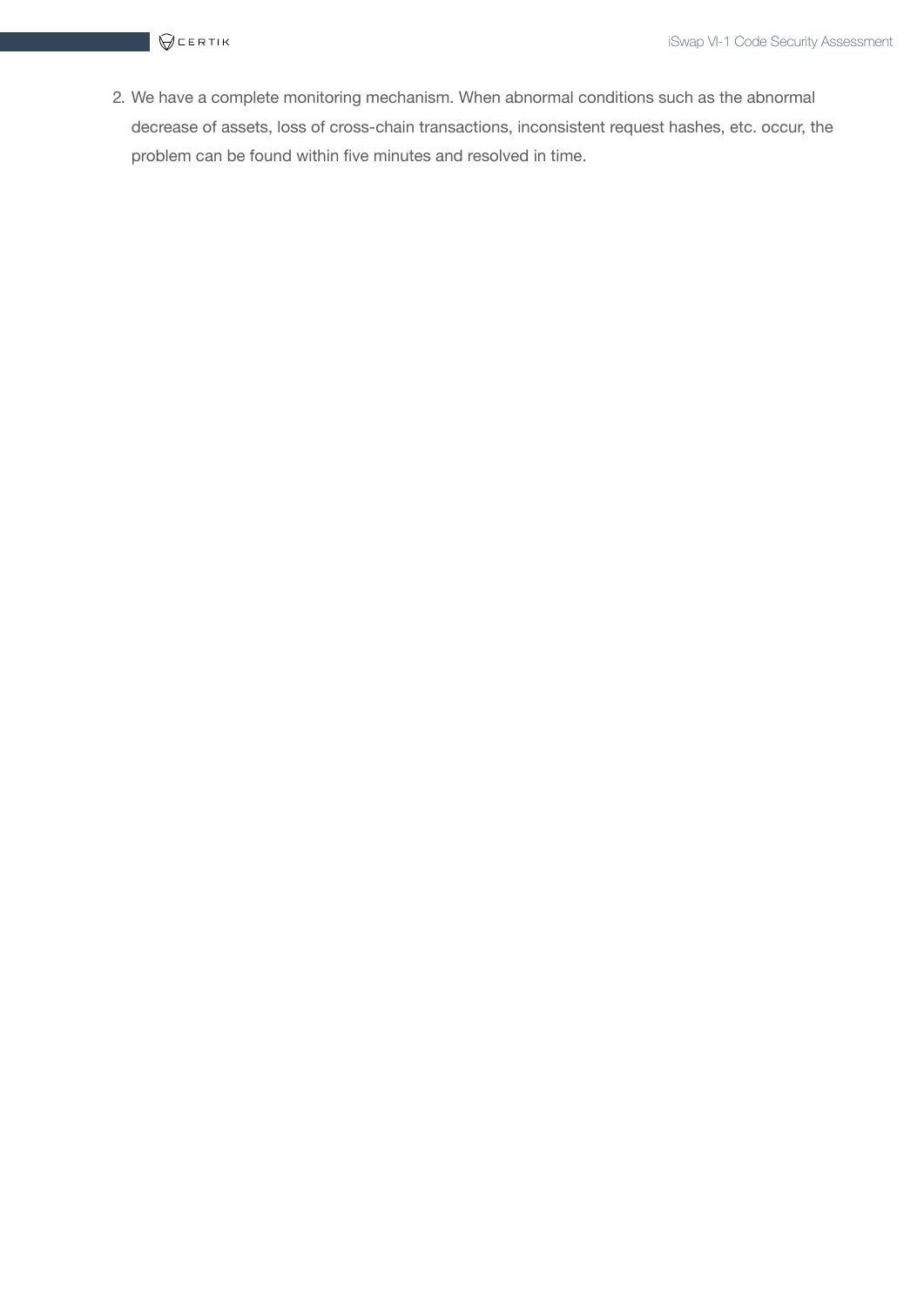#### <span id="page-16-0"></span>**ISI-02 | Unlocked compiler version**

| Category          | <b>Severity</b> | Location               | <b>Status</b>    |
|-------------------|-----------------|------------------------|------------------|
| Language Specific | Informational   | ISwapBaseBridge.sol: 2 | (i) Acknowledged |

#### **Description**

The contract has unlocked compiler version. An unlocked compiler version in the source code of the contract permits the user to compile it at or above a particular version. This, in turn, leads to differences in the generated bytecode between compilations due to different compiler versions. This can lead to an ambiguity when debugging as compiler specific bugs may occur in the codebase that would be hard to identify over a span of multiple compiler versions rather than a specific one.

#### Recommendation

We advise that the compiler version is instead locked at the lowest version possible that the contract can be compiled at. For example, for version >=0.6.0 <0.8.0 the contract should contain the following line:

pragma solidity 0.8.0;

#### Alleviation

iSwap team acknowledged this finding.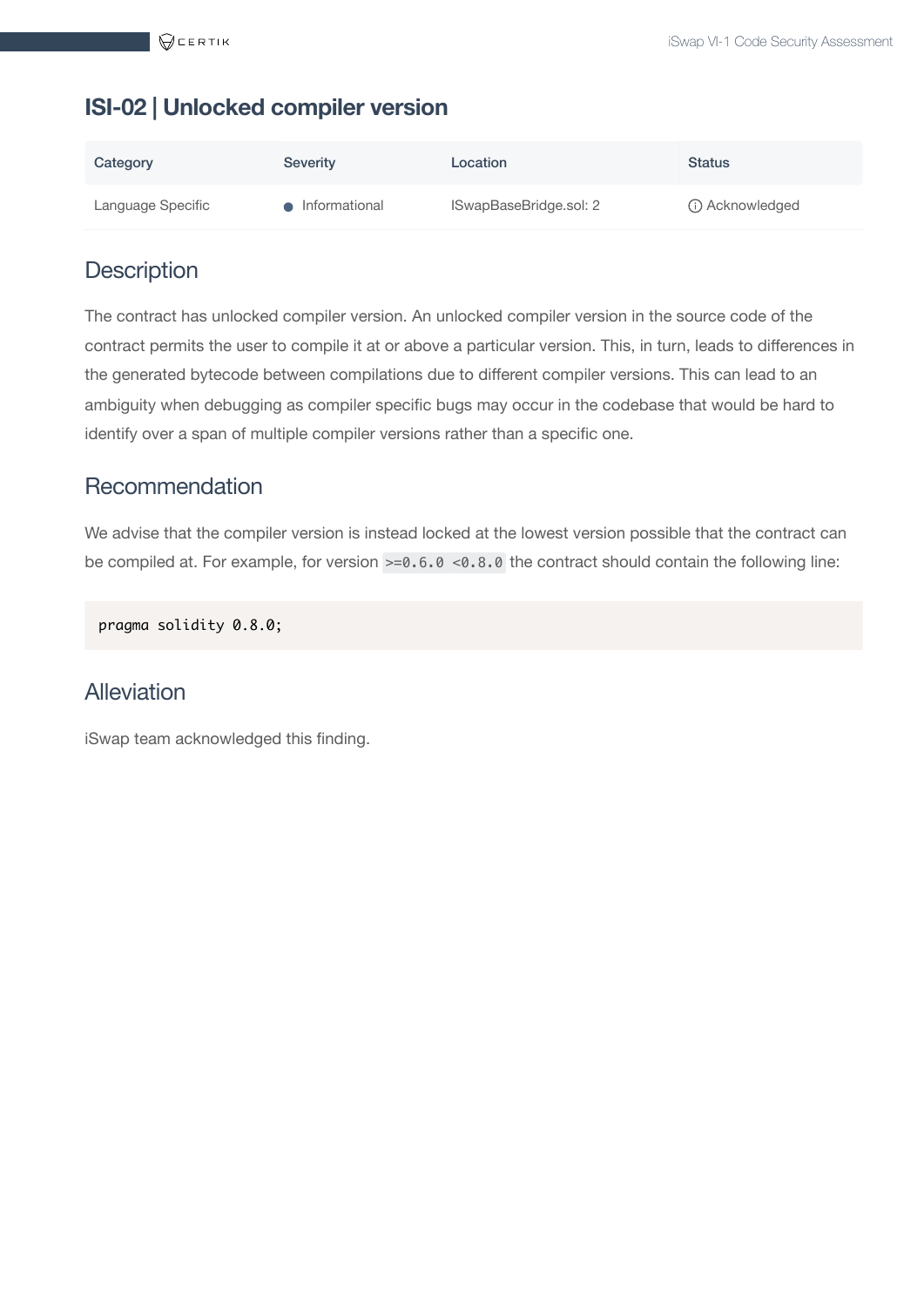#### <span id="page-17-0"></span>**ISI-03 | Improper usage of public and external type**

| Category                | <b>Severity</b> | Location                     | <b>Status</b>    |
|-------------------------|-----------------|------------------------------|------------------|
| <b>Gas Optimization</b> | • Informational | ISwapBaseBridge.sol: 274~309 | (i) Acknowledged |

## **Description**

public functions that are never called by the contract could be declared as external . external functions are more efficient than public functions.

#### **Recommendation**

Consider using the external attribute for public functions that are never called within the contract.

#### Alleviation

iSwap team acknowledged this finding.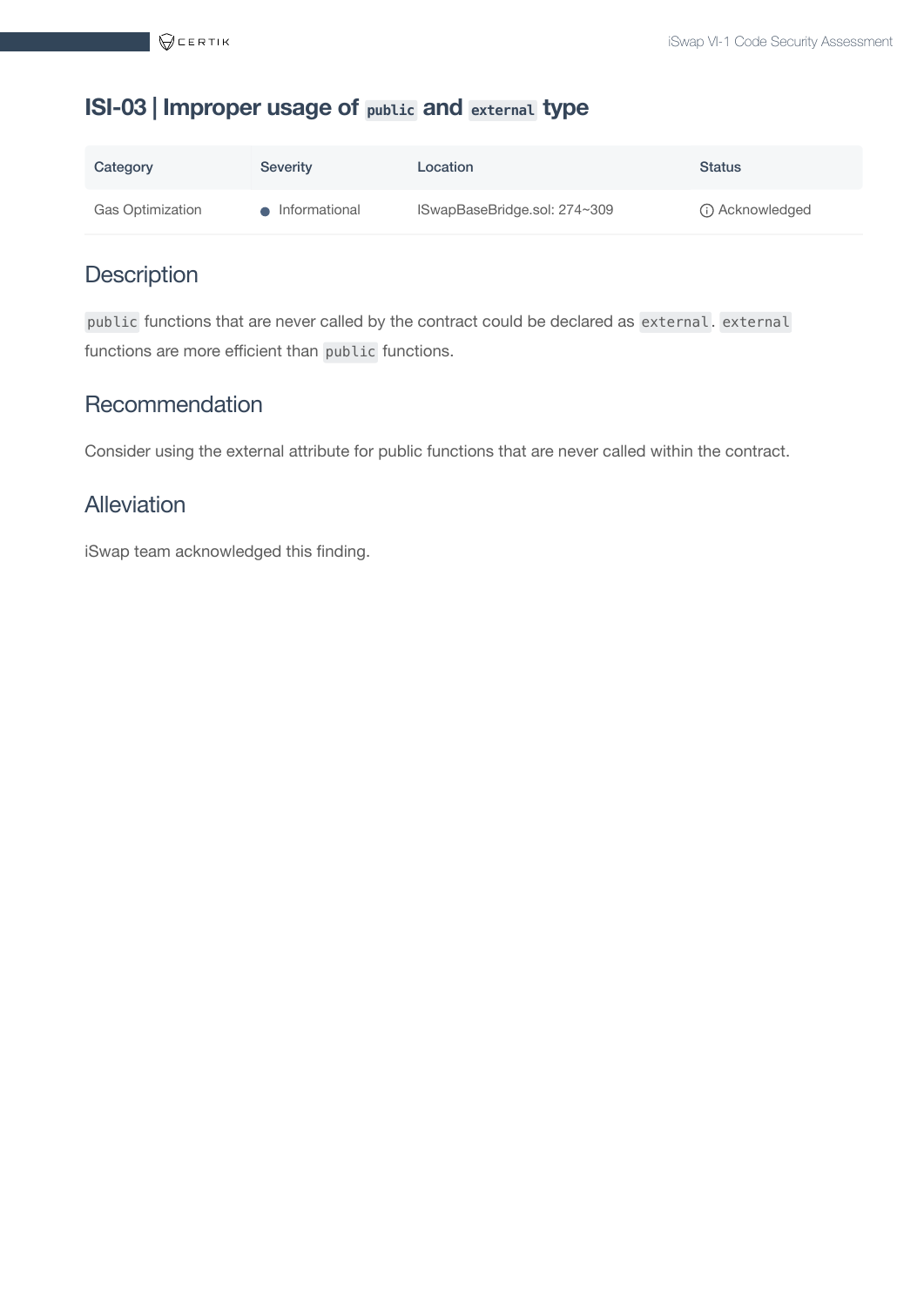# <span id="page-18-0"></span>**Appendix**

#### **Finding Categories**

#### Centralization / Privilege

Centralization / Privilege findings refer to either feature logic or implementation of components that act against the nature of decentralization, such as explicit ownership or specialized access roles in combination with a mechanism to relocate funds.

#### Gas Optimization

Gas Optimization findings do not affect the functionality of the code but generate different, more optimal EVM opcodes resulting in a reduction on the total gas cost of a transaction.

#### Logical Issue

Logical Issue findings detail a fault in the logic of the linked code, such as an incorrect notion on how block.timestamp works.

#### Volatile Code

Volatile Code findings refer to segments of code that behave unexpectedly on certain edge cases that may result in a vulnerability.

#### Language Specific

Language Specific findings are issues that would only arise within Solidity, i.e. incorrect usage of private or delete.

#### **Checksum Calculation Method**

The "Checksum" field in the "Audit Scope" section is calculated as the SHA-256 (Secure Hash Algorithm 2 with digest size of 256 bits) digest of the content of each file hosted in the listed source repository under the specified commit.

The result is hexadecimal encoded and is the same as the output of the Linux "sha256sum" command against the target file.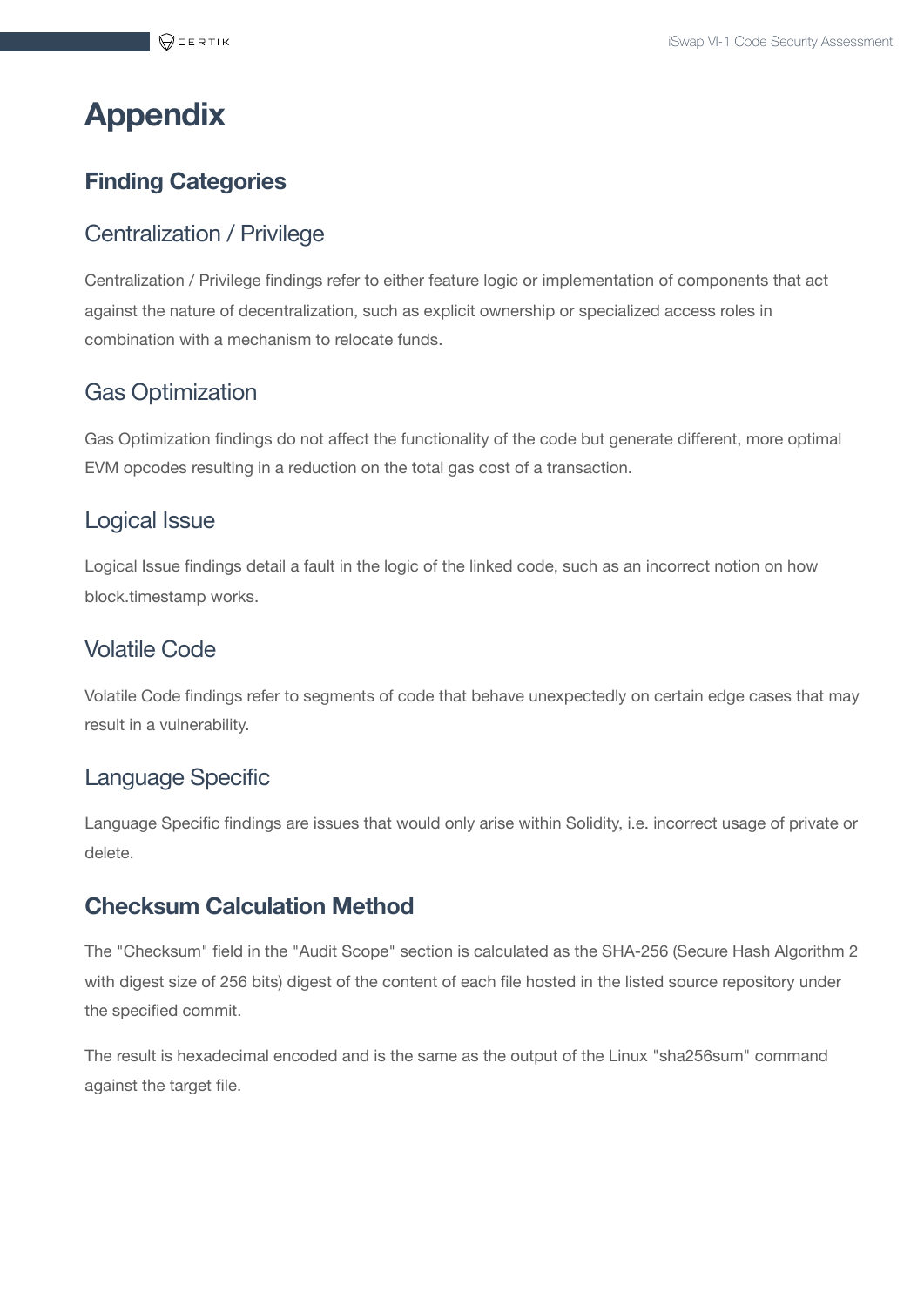## <span id="page-19-0"></span>**Disclaimer**

This report is subject to the terms and conditions (including without limitation, description of services, confidentiality, disclaimer and limitation of liability) set forth in the Services Agreement, or the scope of services, and terms and conditions provided to you ("Customer" or the "Company") in connection with the Agreement. This report provided in connection with the Services set forth in the Agreement shall be used by the Company only to the extent permitted under the terms and conditions set forth in the Agreement. This report may not be transmitted, disclosed, referred to or relied upon by any person for any purposes, nor may copies be delivered to any other person other than the Company, without CertiK's prior written consent in each instance.

This report is not, nor should be considered, an "endorsement" or "disapproval" of any particular project or team. This report is not, nor should be considered, an indication of the economics or value of any "product" or "asset" created by any team or project that contracts CertiK to perform a security assessment. This report does not provide any warranty or guarantee regarding the absolute bug-free nature of the technology analyzed, nor do they provide any indication of the technologies proprietors, business, business model or legal compliance.

This report should not be used in any way to make decisions around investment or involvement with any particular project. This report in no way provides investment advice, nor should be leveraged as investment advice of any sort. This report represents an extensive assessing process intending to help our customers increase the quality of their code while reducing the high level of risk presented by cryptographic tokens and blockchain technology.

Blockchain technology and cryptographic assets present a high level of ongoing risk. CertiK's position is that each company and individual are responsible for their own due diligence and continuous security. CertiK's goal is to help reduce the attack vectors and the high level of variance associated with utilizing new and consistently changing technologies, and in no way claims any guarantee of security or functionality of the technology we agree to analyze.

The assessment services provided by CertiK is subject to dependencies and under continuing development. You agree that your access and/or use, including but not limited to any services, reports, and materials, will be at your sole risk on an as-is, where-is, and as-available basis. Cryptographic tokens are emergent technologies and carry with them high levels of technical risk and uncertainty. The assessment reports could include false positives, false negatives, and other unpredictable results. The services may access, and depend upon, multiple layers of third-parties.

ALL SERVICES, THE LABELS, THE ASSESSMENT REPORT, WORK PRODUCT, OR OTHER MATERIALS, OR ANY PRODUCTS OR RESULTS OF THE USE THEREOF ARE PROVIDED "AS IS" AND "AS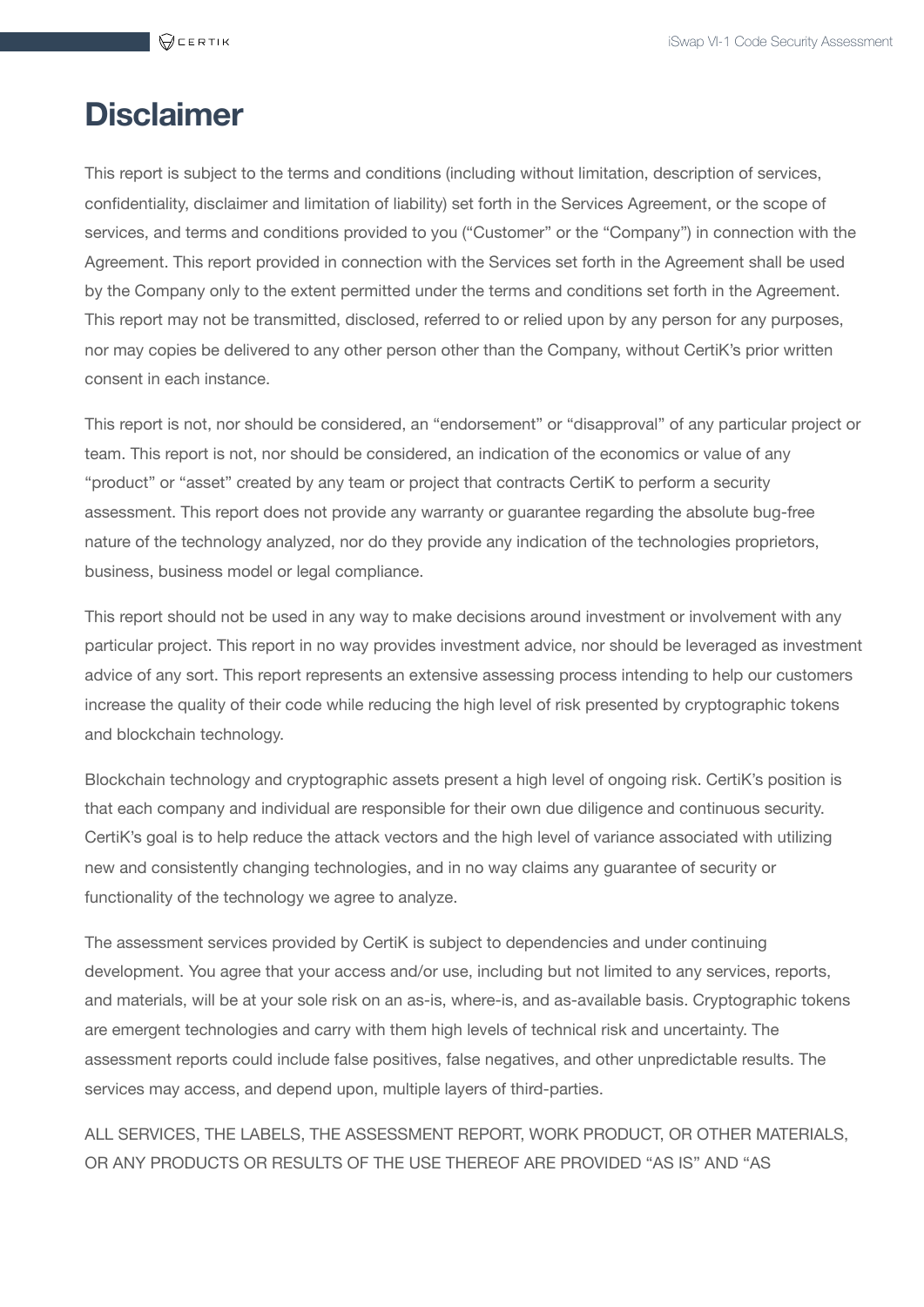AVAILABLE" AND WITH ALL FAULTS AND DEFECTS WITHOUT WARRANTY OF ANY KIND. TO THE MAXIMUM EXTENT PERMITTED UNDER APPLICABLE LAW, CERTIK HEREBY DISCLAIMS ALL WARRANTIES, WHETHER EXPRESS, IMPLIED, STATUTORY, OR OTHERWISE WITH RESPECT TO THE SERVICES, ASSESSMENT REPORT, OR OTHER MATERIALS. WITHOUT LIMITING THE FOREGOING, CERTIK SPECIFICALLY DISCLAIMS ALL IMPLIED WARRANTIES OF MERCHANTABILITY, FITNESS FOR A PARTICULAR PURPOSE, TITLE AND NON-INFRINGEMENT, AND ALL WARRANTIES ARISING FROM COURSE OF DEALING, USAGE, OR TRADE PRACTICE. WITHOUT LIMITING THE FOREGOING, CERTIK MAKES NO WARRANTY OF ANY KIND THAT THE SERVICES, THE LABELS, THE ASSESSMENT REPORT, WORK PRODUCT, OR OTHER MATERIALS, OR ANY PRODUCTS OR RESULTS OF THE USE THEREOF, WILL MEET CUSTOMER'S OR ANY OTHER PERSON'S REQUIREMENTS, ACHIEVE ANY INTENDED RESULT, BE COMPATIBLE OR WORK WITH ANY SOFTWARE, SYSTEM, OR OTHER SERVICES, OR BE SECURE, ACCURATE, COMPLETE, FREE OF HARMFUL CODE, OR ERROR-FREE. WITHOUT LIMITATION TO THE FOREGOING, CERTIK PROVIDES NO WARRANTY OR UNDERTAKING, AND MAKES NO REPRESENTATION OF ANY KIND THAT THE SERVICE WILL MEET CUSTOMER'S REQUIREMENTS, ACHIEVE ANY INTENDED RESULTS, BE COMPATIBLE OR WORK WITH ANY OTHER SOFTWARE, APPLICATIONS, SYSTEMS OR SERVICES, OPERATE WITHOUT INTERRUPTION, MEET ANY PERFORMANCE OR RELIABILITY STANDARDS OR BE ERROR FREE OR THAT ANY ERRORS OR DEFECTS CAN OR WILL BE CORRECTED.

WITHOUT LIMITING THE FOREGOING, NEITHER CERTIK NOR ANY OF CERTIK'S AGENTS MAKES ANY REPRESENTATION OR WARRANTY OF ANY KIND, EXPRESS OR IMPLIED AS TO THE ACCURACY, RELIABILITY, OR CURRENCY OF ANY INFORMATION OR CONTENT PROVIDED THROUGH THE SERVICE. CERTIK WILL ASSUME NO LIABILITY OR RESPONSIBILITY FOR (I) ANY ERRORS, MISTAKES, OR INACCURACIES OF CONTENT AND MATERIALS OR FOR ANY LOSS OR DAMAGE OF ANY KIND INCURRED AS A RESULT OF THE USE OF ANY CONTENT, OR (II) ANY PERSONAL INJURY OR PROPERTY DAMAGE, OF ANY NATURE WHATSOEVER, RESULTING FROM CUSTOMER'S ACCESS TO OR USE OF THE SERVICES, ASSESSMENT REPORT, OR OTHER MATERIALS.

ALL THIRD-PARTY MATERIALS ARE PROVIDED "AS IS" AND ANY REPRESENTATION OR WARRANTY OF OR CONCERNING ANY THIRD-PARTY MATERIALS IS STRICTLY BETWEEN CUSTOMER AND THE THIRD-PARTY OWNER OR DISTRIBUTOR OF THE THIRD-PARTY MATERIALS.

THE SERVICES, ASSESSMENT REPORT, AND ANY OTHER MATERIALS HEREUNDER ARE SOLELY PROVIDED TO CUSTOMER AND MAY NOT BE RELIED ON BY ANY OTHER PERSON OR FOR ANY PURPOSE NOT SPECIFICALLY IDENTIFIED IN THIS AGREEMENT, NOR MAY COPIES BE DELIVERED TO, ANY OTHER PERSON WITHOUT CERTIK'S PRIOR WRITTEN CONSENT IN EACH INSTANCE.

NO THIRD PARTY OR ANYONE ACTING ON BEHALF OF ANY THEREOF, SHALL BE A THIRD PARTY OR OTHER BENEFICIARY OF SUCH SERVICES, ASSESSMENT REPORT, AND ANY ACCOMPANYING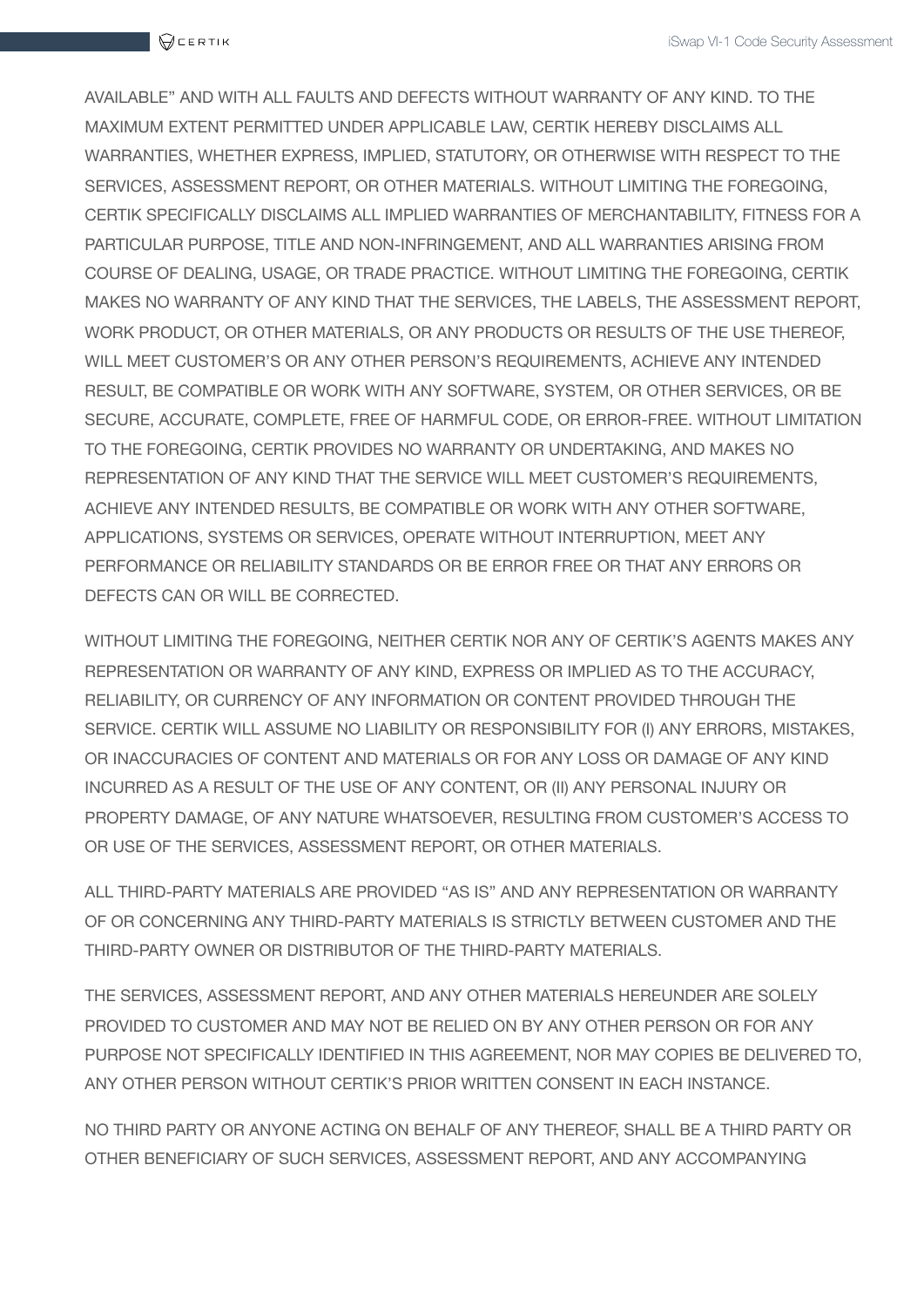MATERIALS AND NO SUCH THIRD PARTY SHALL HAVE ANY RIGHTS OF CONTRIBUTION AGAINST CERTIK WITH RESPECT TO SUCH SERVICES, ASSESSMENT REPORT, AND ANY ACCOMPANYING MATERIALS.

THE REPRESENTATIONS AND WARRANTIES OF CERTIK CONTAINED IN THIS AGREEMENT ARE SOLELY FOR THE BENEFIT OF CUSTOMER. ACCORDINGLY, NO THIRD PARTY OR ANYONE ACTING ON BEHALF OF ANY THEREOF, SHALL BE A THIRD PARTY OR OTHER BENEFICIARY OF SUCH REPRESENTATIONS AND WARRANTIES AND NO SUCH THIRD PARTY SHALL HAVE ANY RIGHTS OF CONTRIBUTION AGAINST CERTIK WITH RESPECT TO SUCH REPRESENTATIONS OR WARRANTIES OR ANY MATTER SUBJECT TO OR RESULTING IN INDEMNIFICATION UNDER THIS AGREEMENT OR OTHERWISE.

FOR AVOIDANCE OF DOUBT, THE SERVICES, INCLUDING ANY ASSOCIATED ASSESSMENT REPORTS OR MATERIALS, SHALL NOT BE CONSIDERED OR RELIED UPON AS ANY FORM OF FINANCIAL, TAX, LEGAL, REGULATORY, OR OTHER ADVICE.